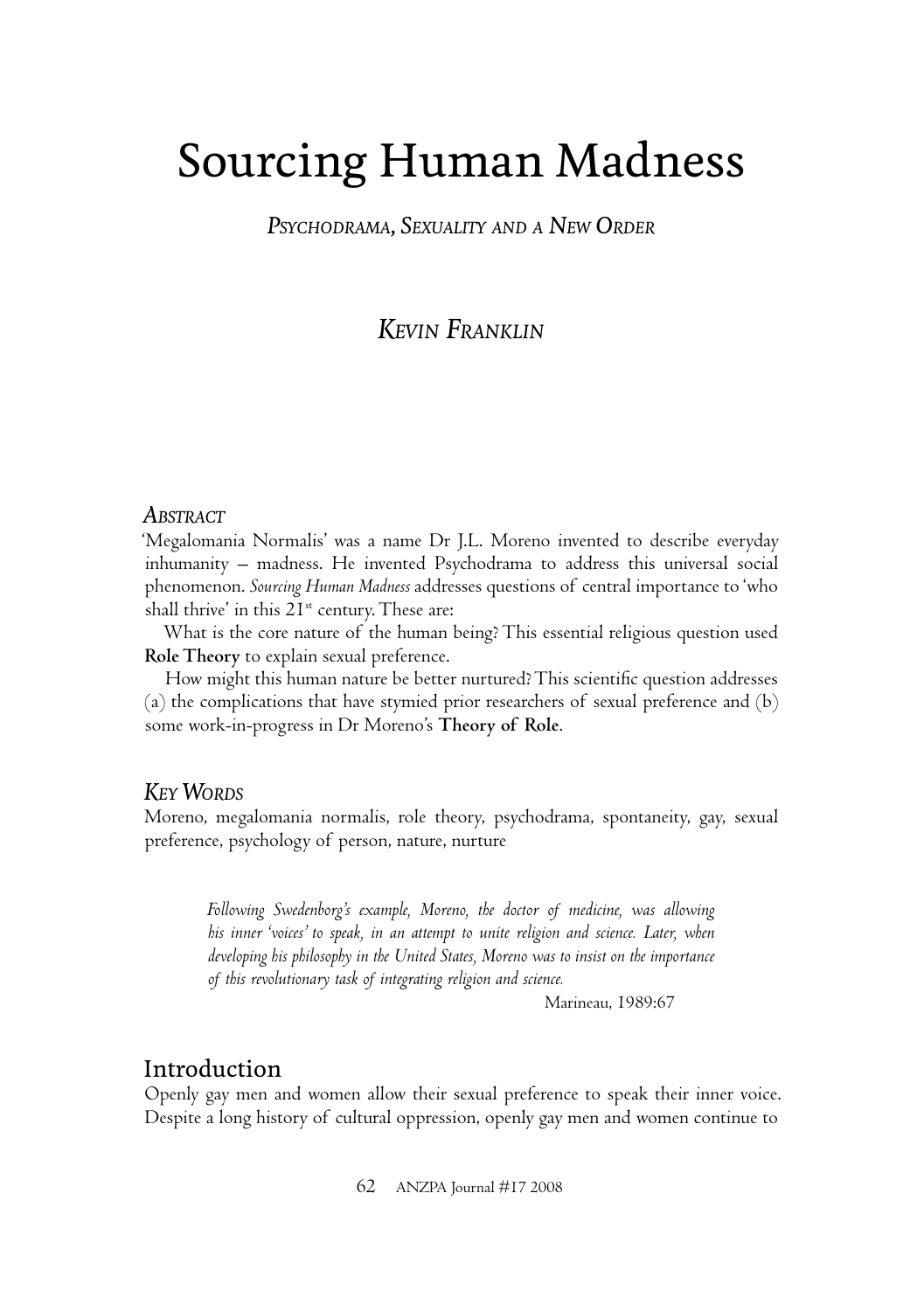put this foundational principle of sociometry into action. It is not gay men and women who have failed themselves, family, parents and social decency but a dis-unified society that fails them. It is their existential validation that reflexively validates them.

There are at least two living expression of this life and death dilemma – a man who is gay and therefore role-playing for the purpose of learning, and a closet-gay man who is playing-it-straight and therefore role-taking for the purpose of social conformity. Unresolved in Dr. Moreno's theory of role, the dilemma is here identified and resolved in a progressive world order. *Sourcing Human Madness* proposes an enabling solution reality.

# Role Theory

## **The Politics of Sexuality**

Many gay people experience enormous distress in coming out. It is difficult to realise that one's conditioned straight-self is unreal and that one has therefore a negative identity, and then to create from nothing a real and positive identity. It is a double jeopardy when one also realises that homosexuality is demonised by family, organisations and institutions. However, this negative identity need not become destructive. Using a photographic analogy, a negative comes before a positive print. The closet gay has an identity that is not yet real.

Negative identities result in psychological disorders (Franklin, 1988). They can be destructive to self, or socially destructive to others through delinquency and criminality. Historically, our societal mentality has maintained that homosexuality is caused by an inherent defect in human nature. The Catholic Church has demonised homosexuality. But nurture, not nature, creates social dysfunction, and asocial and antisocial behaviour (Franklin, 1988). Our nurturing values are disordered and need treatment, not the gay individual.

How does Moreno's theory explain the origin of these asocial and antisocial roles? Is psychodrama part of a new order? That self emerges from roles, and not vice versa, contradicts a commonly held scientific and religious conserve of right order. Dr. Moreno identified in people a mad-normality he called 'Megalomania Normalis'. In one's own mind, one is an egotist. The toward-against-away coping conserves that we use as a framework in psychodramatic analysis are actually 'Megalomania Normalis' but are presented as though reality. *It is people* who create mental and criminal disorder in the absence of unity. *It is people* who learn to cope with disorder and then call those coping roles normal. It is spontaneity-lost, this fallen-ness from reality as a reaction to Basic Anxiety (Horney, 1992). Traditionally, Catholics have recognised it as Original Sin. As a theorist, Dr. Moreno did not explicitly resolve this paradise-lost dilemma, and psychodrama theory can therefore seem un-unified. However, he developed psychodrama to treat this normalised madness of everyday people, and the abused and neglected victims of this persistent socially-constructed inhumanity.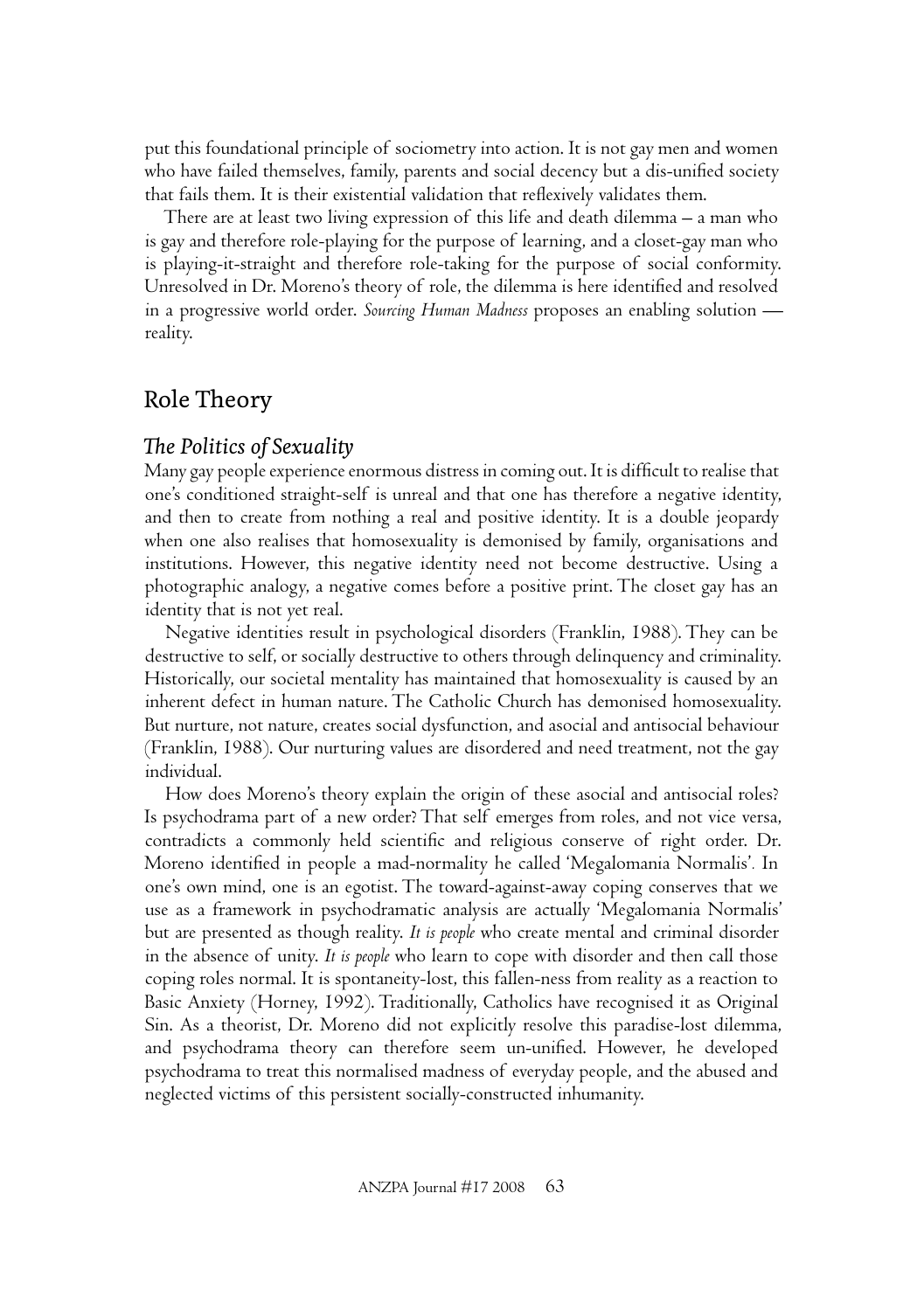## *High Cost of Coping*

The gay community pays a penalty for these unanswered questions. As a clinical psychologist, I hear stories most days from gay men and women who 'come out' and are ostracised by their parents, families and by society. These are the 'torture-tales' of normalised madness, maintained by tradition and other collective conventions and embedded as values in socio-cultural roles. What mentality in our society causes this fragmentation? Why do gay people continue to experience abuse and neglect? In whose name do parents and others such as the Catholic Church believe they act? Rather than blaming individuals, our society needs to heal itself and become unified so that this social fragmentation, metaphorically Satan, is not passed onto the next generation.

There is an emerging understanding that a new order of humanity is required. Moreno's psychodrama awakens that new order in people. Psychodrama theory and practice proved to be a robust guide for my doctoral research in the 1980s. Role theory, particularly the concepts of social role and psychodramatic role, are crucial to understanding sexual preference. The question about what makes a person gay or straight is not, however, the first question. The first questions revolve around 'what makes a person?' and 'what makes a unified person?' These metaphysical questions anticipate an existential dilemma posed by psychodrama. How do people create a unified reality that is not divided by difference between the psychological and social, the individual and the collective. Without a personally experienced unified sense of self, reality appears divided and sexual preference seems born of conflict. There are two theorists of role and social unity, Mead (1934) and Moreno (1934). In the following sections I will discuss the contribution of each.

## *What makes a Person?*

This question may seem simple. However, there is no accepted and universal theory of human personality. Psychology is not unified and the fragmentation coalesces around a philosophical and practical dilemma — is the scientist outside or inside the field of his or her experiment? Without a unified model of human personality, there is no generally accepted theory of reality and roles emerge from a reified self. Science is not unified, acknowledging relativity but not the absolute (Franklin, 2008). The integration of relativity and the absolute in personality, and in society and its institutions, is required so that closet-gay people, as exemplar, are not required to live out the social imperative of institutionalised duality.

In my doctoral research (Franklin, 1988) I proposed 'Psychology of Person' as a systems theory of personality, drawing on von Bertalanffy's (1968) general systems theory and Moreno's role theory. Whereas Mead (1934) confused social role and unified role, Moreno (1934) proposed role as the unified expression of psychodramatic *and* social role. The psychodramatic role expressing an individual human psyche is crucial in understanding individual experience, personality, individuation and sexual preference.

Psychology is generally defined as the study of the mind and consequent behaviour. Person includes one absolute, psyche, and four potentia. In developmental order these four potentia are the psychological, biological, social and spiritual. Developmentally,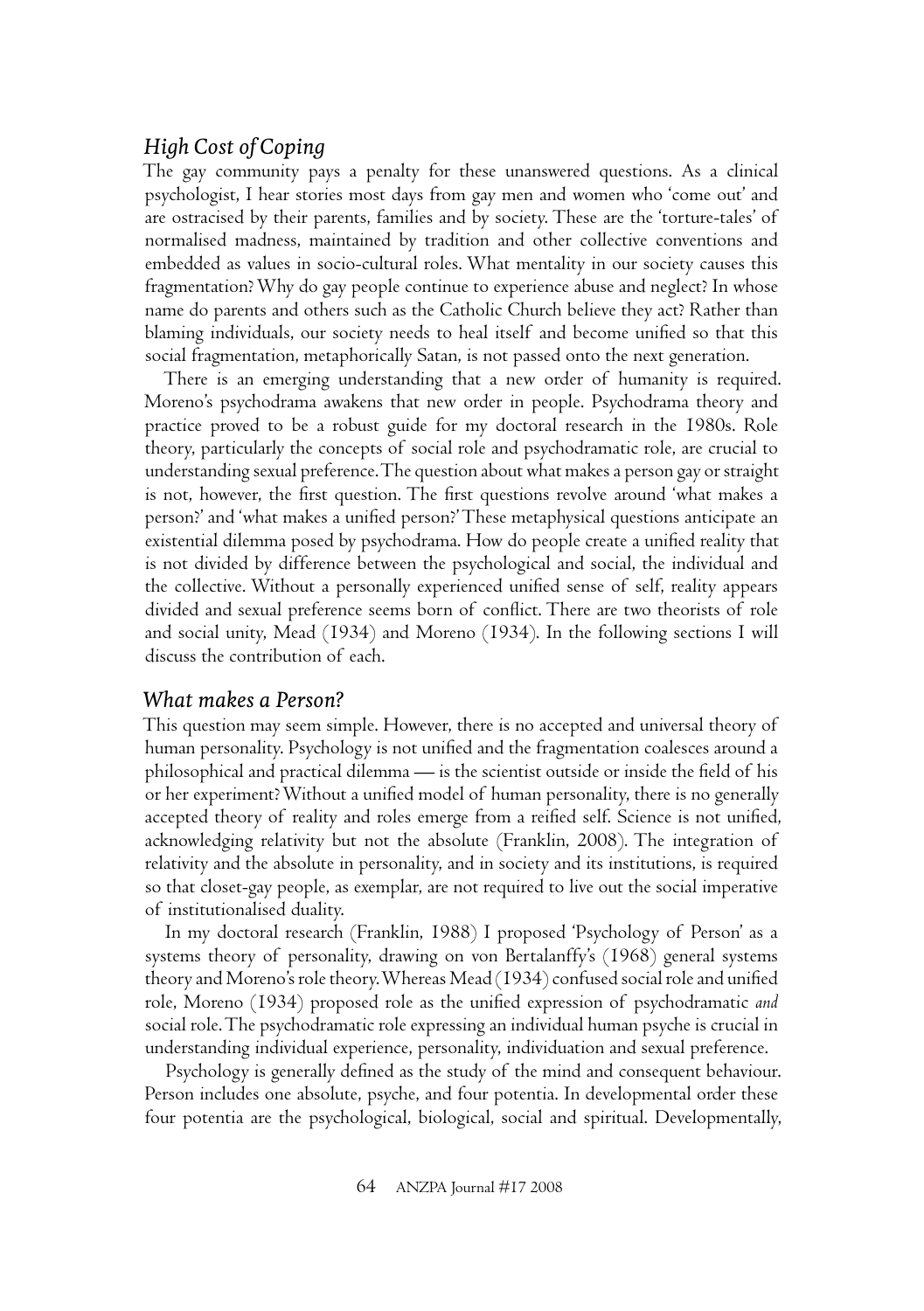the self or spirit arises from the roles, not the roles from the self. Person also includes three developmental paradigms — the psychosomatic integrating body and soul (green), the psychosocial integrating psyche and socius (mature), and the psychodramatic integrating universality (ripe). Our psyche is innate in these paradigms, our soul existential or god-given. Psyche is prime and absolute, and is then subject to man-made nurture. Power is not given to mankind to alienate a man from his soul without causing asocial and antisocial dysfunction and dis-unity in society. Many people, including gays, have constantly to resist the power-mentality of 'Megalomania Normalis' that is institutionalised in family, community, state and church.

This divine or innate bond between potential self and psyche is enacted socially in the attachment of child to parent. The child experiences anxiety and develops a phobic mentality instead of spontaneity, to the extent that the parent fails in their nurturing role as double. In 1945 Horney called a phobic mentality Basic Anxiety, although the Catholic Church had first named it Original Sin. I usually call this existential angst that is expressed through a cover or coping role, social phobia. Moreno understood anxiety as the absence of spontaneity and this has been empirically demonstrated (Franklin, 1988). Coping with that absence, and hence confusion, creates a virtual reality, a normalised pathological state, 'Megalomania Normalis'. An exemplar, the closet-gay, denotes a failure of adequate socialisation by the parent who is doubling in loco parentis for society. And this cycle regenerates itself because society is not unified.

'Megalomania Normalis' describes a parlous state of antisocial and asocial role development. It has numerous manic expressions and names including parentification, narcissism, road-rage, control freak, bully, terrorist and obsessive compulsive disorder. These covers name a way of coping for the abandoned and depressed self which, like a gay identity, are demonised by a dis-unified society, in the name of unity. This cover of darkness requires a transformation, or to use a religious term, a resurrection that draws spiritual life from death. Psychodrama awakens this new order in people. *It is people* who can transform and together bring about a new social order of unity.

# Theory of Role

#### *Unity of Person*

Picture first a known person. Role is their expression of person. In Western thinking this can mean unity as one, indivisible, one-is-one. This convention used by Mead (1934) in *Mind, Self and Society* is often used by scientific disciplines, such as psychology. Role taking, this first theory of role, derives from the Mosaic tradition of unity, unity as indivisible (Franklin, 2004). On the one hand, this known person has an innate relationship or bond with self, an absolute subjective-nature expressed by the psychodramatic role. On the other hand this known person has a relationship with the other. This social role is companionable, relative and negotiable. Objectively this socius, or companion in person, expresses social values. Social roles express nurture, the person's developmental history of learning, and therefore unified roles are relatively adequate, over-developed,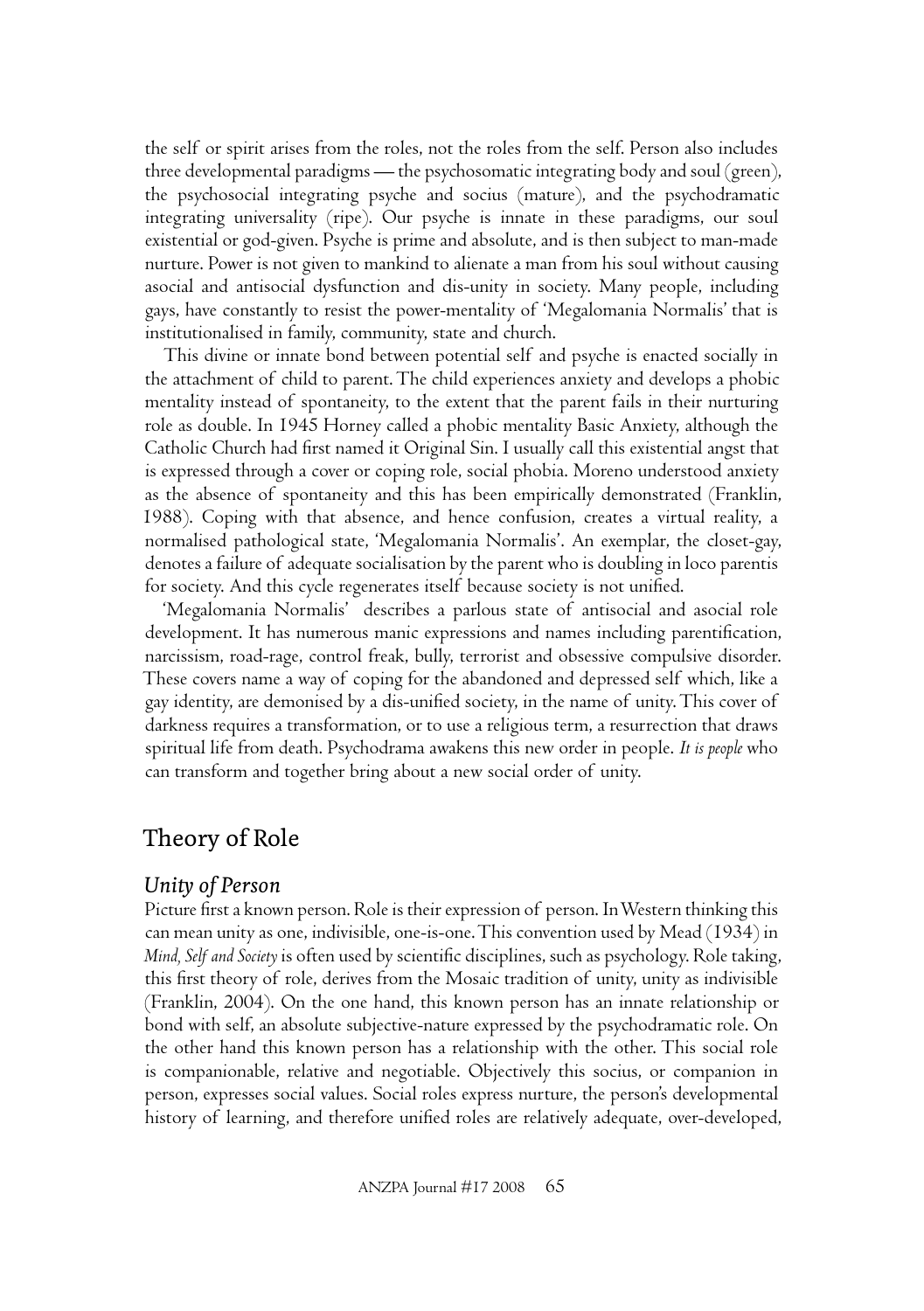under-developed, conflicted or absent.

All three together in one, the psychodramatic role, the social role and their higherorder spirit of unification, makes role a measure of human personality. Philosophically, role-playing derives from the Christian tradition of Trinitarian unity, meaning three-inone or integration. Here, personality or the psychology of person, is both singular, 'of psyche' and plural, 'of socius'. The absolute and the relative exist in one person and are integrated in unity. In order, though not in dis-order, person integrates subjective and objective experience in one.

#### *Old and New Unity*

Dr. Karen Horney (1885-1952), psychiatrist and psychoanalyst, first published Our *Inner Conflicts: A Constructive Theory of Neuroses* in 1945. She observed the phenomenon of Basic Anxiety that is resolved neurotically through coping by going towards, going away or going against. *The Person*, such as a closet-gay, develops partiality by abandoning self and in this abandonment of Eros-nature lives in unreality. In metaphorical terms, this is Satan abandoning God. Psychologically, this abandoned state is variously described in the literature as parentification, social phobia, narcissism, original sin and 'Megalomania Normalis'. Its effect is disorder, dehumanising mental and criminal behaviour. As though imprisoned in mind's collective unconscious, *it is people* less amenable to new, complex and contradictory learning in social life. Like a child surviving in an oldfashioned, loveless orphanage there is a profoundly stupefying effect on the realised self. The individual's spontaneity and social learning ability are impaired at an early age. Maturity and adult spiritual development, what has come to be called individuation, are compromised.

 Society generally attributes disorder at the individual level, as though there is an inherent fault at the core of an individual person. Gay men in a ridiculing society are the research exemplar. The gay man who develops a closeted identity joins the cult of 'Megalomania Normalis' and thereby abandons and demonises his Eros-self, or soul. To avoid persecution, he lives reactively instead of genuinely, and that is the tragedy.

Historical religious absolutes and relative scientific confusions seem to block a genuine understanding of human sexuality. It is important for researchers to comprehend reality before applying dysfunctional analysis to sexuality. My research tested old and new versions of unity implicit in Moreno's theory of role — Mosaic and Christian, roletaking and role-playing. Old theories, good for their own time, are superseded by new theories because each has its use-by-date. We can look back to childhood as though longing for a time of safety. Our parents may have failed to provide adequate doubling and we may have developed basic anxiety, depression and a sense of failed existence. The here and now may seem unknown and unsafe. Looking back to the Mosaic vision of social unity, we see a jealous God who mirrors our own experiences of grumpy 'Megalomania Normalis'. We may stay locked into old coping behaviour, over-valuing the conventions and traditions of our culture and creating a dysfunctional personality that expresses a problematic mentality. Like Lot's Wife, backwards-looking conflicts with forward progress to meet a newly emerging unified society.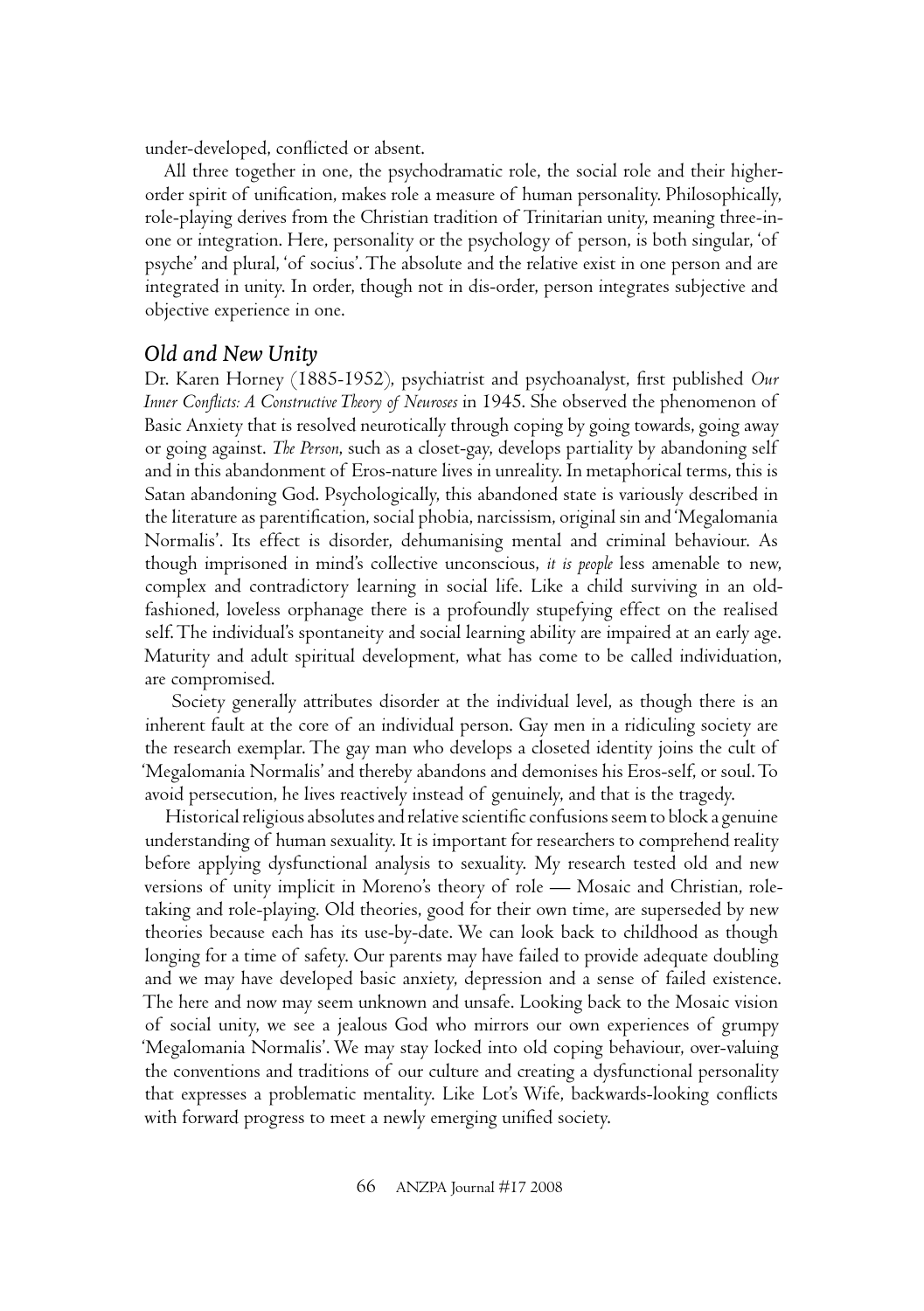#### *Sexual Preference*

The Adam and Eve model of opposites attract, of difference, has been a dominating hetero-normative myth applied as though fundamental to social unity. Similarly, Western science has created a negative reality whereby differences are valued over similarities. The reductionist effect of this narcissism is described in *The Wreck of Western Culture: Humanism Revisited* (Carroll, 2004). An observer of culture can readily see symmetrical gendered relationships and the consequent power struggles that continue male domination and female subjugation, and hence disorder in the world. In *On Rage*, Germaine Greer (2008) sees the disenfranchisement of Australian Aboriginal men as a means of understanding their collective and personal dilemma.

Adam and Eve, the genesis figures in the old Mosaic tradition, have created a myth that reality is about heterosexuality, that a gay person is unreal and incomprehensible to a god given heterosexual order. My 1988 doctoral research showed that Adam is gender-female, though male-bodied and masculine and Eve is gender-male, though female-bodied and feminine. Eve's female sexual identity is erotic to Adam, and his male sexual identity is erotic to her. Fizz and fireworks — Eros at play! But this is true for same sex male couples. His male sexual identity is erotic to the other partner and vice versa. Reality is subjectively based on gender, on psychodramatic role functioning. Homosexuality and heterosexuality are an expression of that reality. Self, whether homosexual or heterosexual, man or woman, emerges from the union of psychodramatic and social role. Given the hard time many gay men and women get in the name of nurture, this emergence of self seems more a resurrection from brutality than the development of a human and humane spirit in a civilised world.

Surprisingly, my research showed that straight women and gay men are male-gender persons in biologically female and biologically male bodies respectively. Psychologically, their gender is male. In other words gender of person identifies their male or female Eros nature regardless of the sex of their body, and their subsequent bio-social conditioning towards a sexual identity. This erotic nature appears to have only one social consequence — sexual preference where male-gender persons prefer men and femalegender persons prefer women. Prior research had shown that men's and women's sex and sexual identity does not cause sexual preference. In the subsequent twenty years, no compelling evidence of a bio-genetic cause has been found (Holland, 2004; Stein, 1999) or seems likely.

Heterosexuality is no more created in nature's name than is homosexuality but that customary myth has created disorder. It has allowed the delusion — that straight men are gender male — to continue unchallenged and thus denied a true understanding of human sexuality, including the erotic nature of creativity and reality. The creativity and spontaneity world order contradicts that negative socially constructed reality. It instead values similarity prior to difference. I propose a first natural law that relationship is firstly an attraction of same. Natural law relationships, gay and straight, are based on similarity from which difference emerges. A society founded on this natural law could be unified. Emergent differences, gay and straight, would add social capital and social stability to cultural diversity in the same way that biodiversity aids the stability of other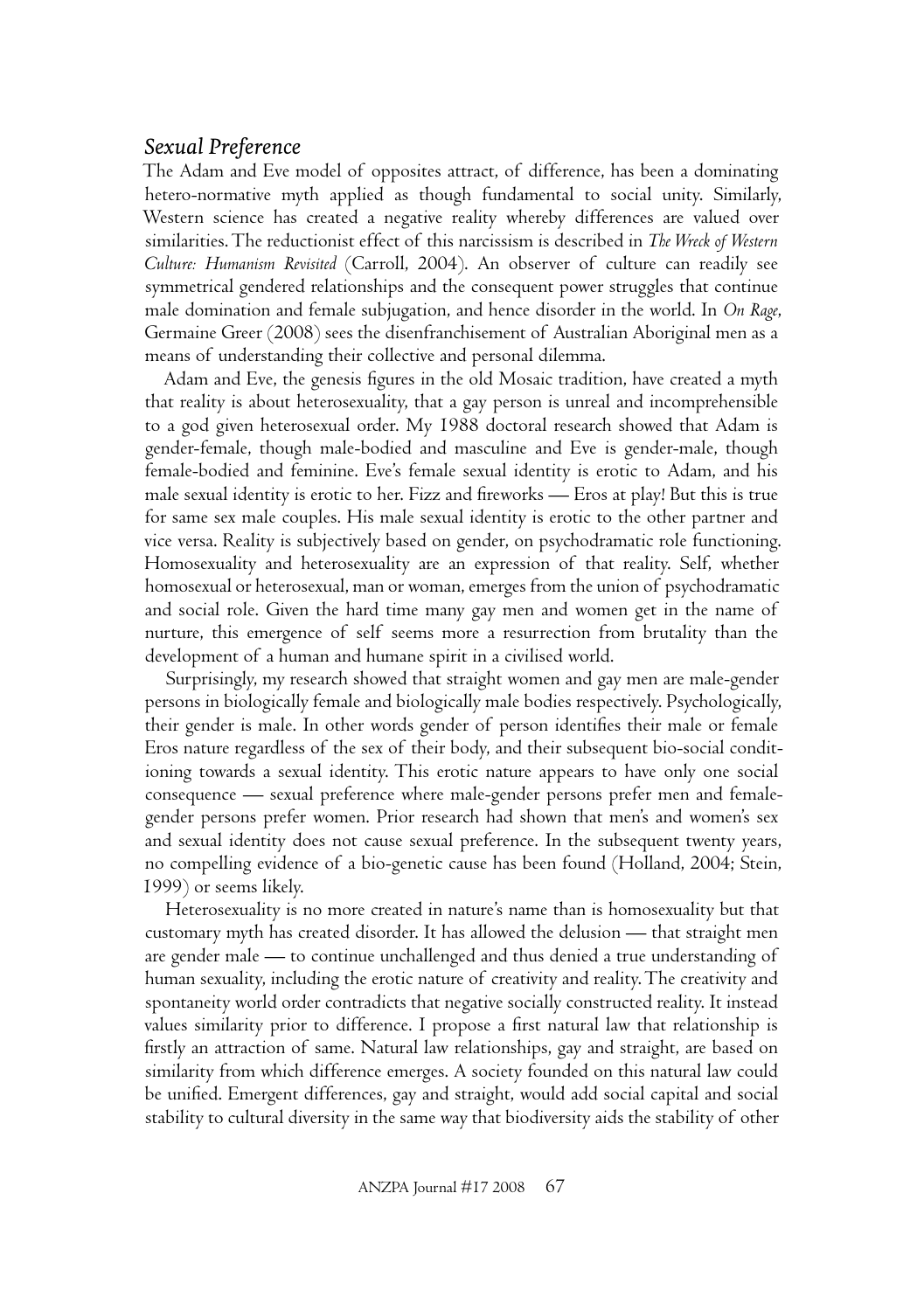natural ecosystems.

Thus, heterosexual and homosexual relationships are identically based on innate or god-given identity. The male or female Eros identity in each person is absolute. Soul is an existential phenomenon arising naturally as creativity. The three religions expressed by Moses, Jesus and Mohammed are similar, in that each has a unified society as its vision. I propose that social institutions and individuals review their ideas, beliefs and values about sexual preference, relationship and unity. As psychodramatists, we must look again with fresh eyes at our healing paradigm that is developmental rather than counter-cultural, and regard sociatry as a third, newly emerging phase in human culture. The discriminatory legal restrictions defining marriage as only between a man and a woman must be transformed. The Catholic Church will need to address its oppression of gay people, their sexuality and relationships. A papal apology is called for to help remedy a long standing wrong.

## Reflections on a Complication

In 1934, Dr Moreno asked 'Who Shall Survive?' My research, discussed above, validated the psychodramatic paradigm over the psychosocial as explanatory of sexual preference (Franklin, 1988). It demonstrated Moreno's hypothesis that anxiety is a personal human experience flagging loss of spontaneity. The background to that experience is social phobia (Franklin, 1988; 1996) or Basic Anxiety (Horney, 1945), arising socio-culturally.The disorder and consequent angst is thus socially constructed. But Moreno's theory of role contains unfinished business. A main complication is the unresolved challenge to the extant Mosaic theory of conserved social unity, embodied by Jesus and Moreno in their practice and theory. This means there are two espoused though different theories of unity in use today and this creates confusion. In socially constructed disorder we humans lose our spontaneity and gain anxiety instead. My research used Moreno's theory of role, and showed that sexual preference is based on innate law and not man-made defect. Innate law takes precedence over socially constructed laws, thus creating a natural metaphysic-physic order.

## Summary and Conclusions

In this paper, I have described what makes people gay and straight. A person's male or female psychological nature identifies the nature and origin of sexual preference. That nature question could not be scientifically answered without first resolving nurture's complication. In practice, nurture is confused by two seemingly opposing theories of role. There cannot be two theories of reality in practice without duality and disorder, unless these are complementary. *Sourcing Human Madness* shows that this dualism is integrated in person and in order through spontaneity.

Psychology of person uses the psychodramatic paradigm and resolves the coping dilemma of going towards, against and away in a progressive unification of self and society. With this new order in society, nurture works with nature rather than